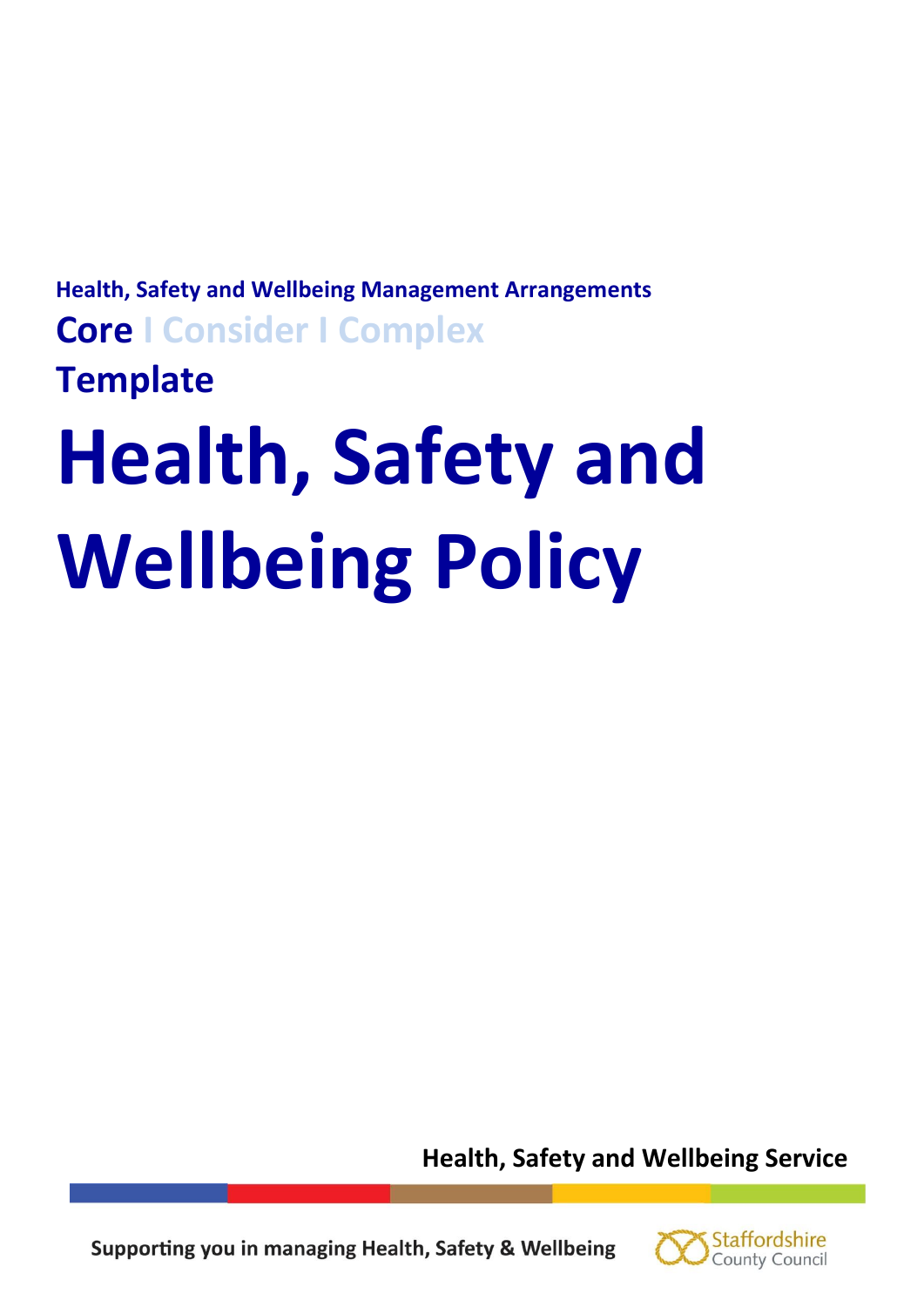The school has a Health, Safety and Wellbeing policy which:

- $-$  Provides an overview of the school policy on health, safety and wellbeing.
- Outlines the arrangements the school has in place for health, safety and wellbeing.
- Assigns roles and responsibilities to key staff in the school.
- $-$  Is monitored and reviewed regularly by senior leaders.

# **2. Overview**

All schools are required to have a Health, Safety and Wellbeing Policy in place. The School's Health, Safety and Wellbeing Policy should be developed by the Headteacher, members of the School Leadership team in conjunction with the Governing Body/Trust/Academy Board.

# **3. Employer responsibilities**

Where the school/sponsor/board of governors is the direct employer of school staff (such as in Academies, Trust Schools, Foundation Schools and Voluntary Aided (VA) Schools) the school must have a Health and Safety Policy in place to comply with the Health and Safety at Work Act. This can be in any format.

Where a County Council is the employer of school staff, such as in Maintained or Community Schools, Voluntary Controlled (VC) or Short Stay Schools it is recommended that schools use the Health, Safety and Wellbeing Policy template to develop their Health, Safety and Wellbeing Policy.

# **4. Day to day management of Health, Safety and Wellbeing**

The organisation and arrangements which support the H,S and W Policy (day to day management of Health & Safety) are the responsibility of the Headteacher/Principal and the School Senior Leadership Team (supported and monitored by the Governing Body). Note that the Management of Health and Safety at Work Regulations requires employers to appoint one or more competent people to support their management of health and safety. This may be done by appointing an external provider to provide this advice.

# **Occupiers Liability**

Regardless of the status of the employer, all school governing bodies have health and safety responsibility as the **occupier** of the premises and therefore must take steps to ensure that the premises are managed effectively to reduce risk to those using, entering or accessing the premises at any time for any reason.

# **5. Template for Health, Safety and Wellbeing Policy**

The Staffordshire Health, Safety and Wellbeing Service provide a template Health, Safety and Wellbeing Policy for schools to customise and adapt for their own use. This is on the next page.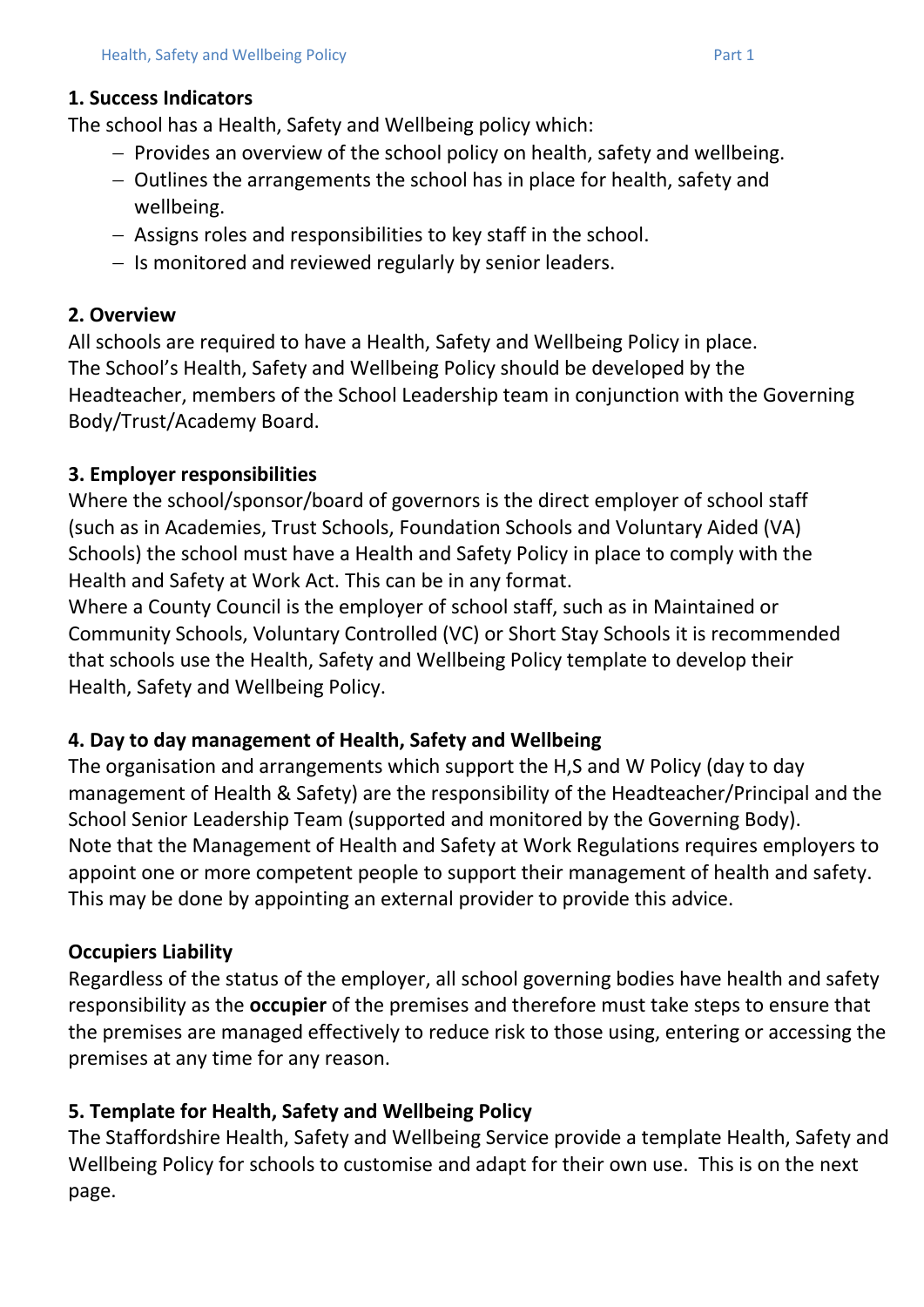



# **Health, Safety and Wellbeing Policy** The Mosley Academy

The policy has 4 parts;

**Part A** - Introduction **Part B** - The Health and Safety Policy Statement Part C - Management Arrangements **Part D** - The detailed arrangements & procedures for Health, Safety and Wellbeing within The Mosley Academy Part E - The Key Performance Indicators.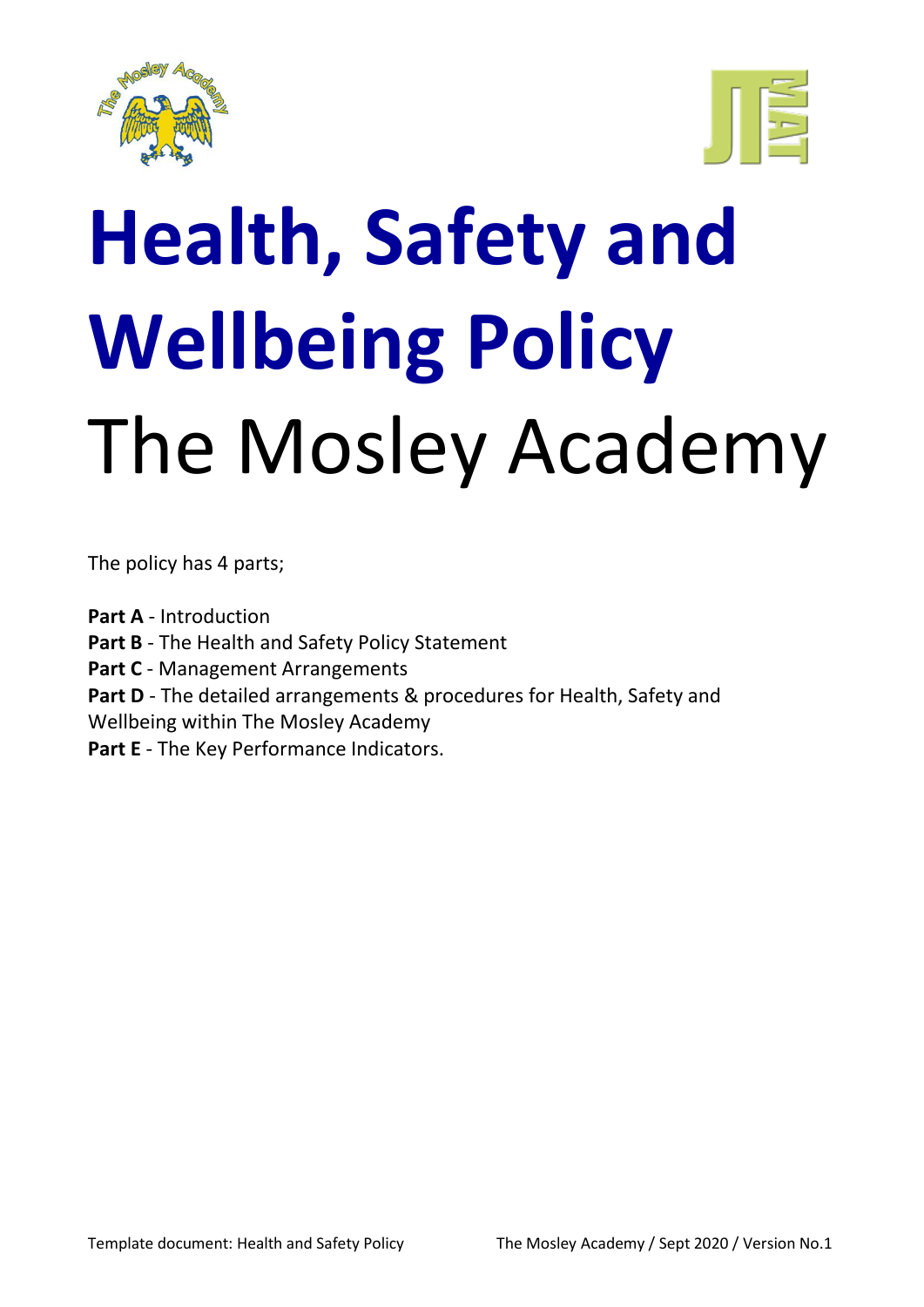#### **A. Introduction** [Health, Safety and Wellbeing Policy \(jtmat.co.uk\)](http://resources.jtmat.co.uk/policies/JTMAT%20Health%20and%20Safety%20Policy.pdf)

This policy statement complements (and should be read in conjunction with) the John Taylor Multi Academy Trust (JTMAT) Health and Safety Policy. It records the local organisation and arrangements for implementing the JTMAT policy.

#### **B. Policy Statement**

The requirement to provide a safe and healthy working environment for all employees is acknowledged and The Mosley Academy's Governing Body and SLT recognise and take responsibility for compliance with the statutory duties under the Health and Safety at Work etc. Act 1974.

The Governing Body will ensure so far as is reasonably practicable that:

- all places and premises where staff and pupils are required to work and engage in academy activities are maintained in a condition which is safe and without risk to health. (This includes the health and safety of persons on the premises or taking part in educational activities elsewhere.)
- all plant and equipment is safe to use and that arrangements exist for the safe use, handling and storage of articles and substances at work.
- appropriate safe systems of work exist and are maintained.
- sufficient information, instruction, training and supervision is available and provided to ensure that staff and pupils can avoid hazards and contribute in a positive manner towards their own health and safety and others.
- $-$  a healthy working environment is maintained including adequate welfare facilities.

In addition to the above the academy will ensure that so far as is reasonably practicable that the health and safety of other non-employees is not adversely affected by its' activities.

Employee involvement is an important part of managing safely, and consultation on health and safety with employees and employee representatives forms part of this policy.

This policy statement and the accompanying organisational arrangements supersede any previously issued.

*[Chair of Governors Signature] [Headteacher Signature]*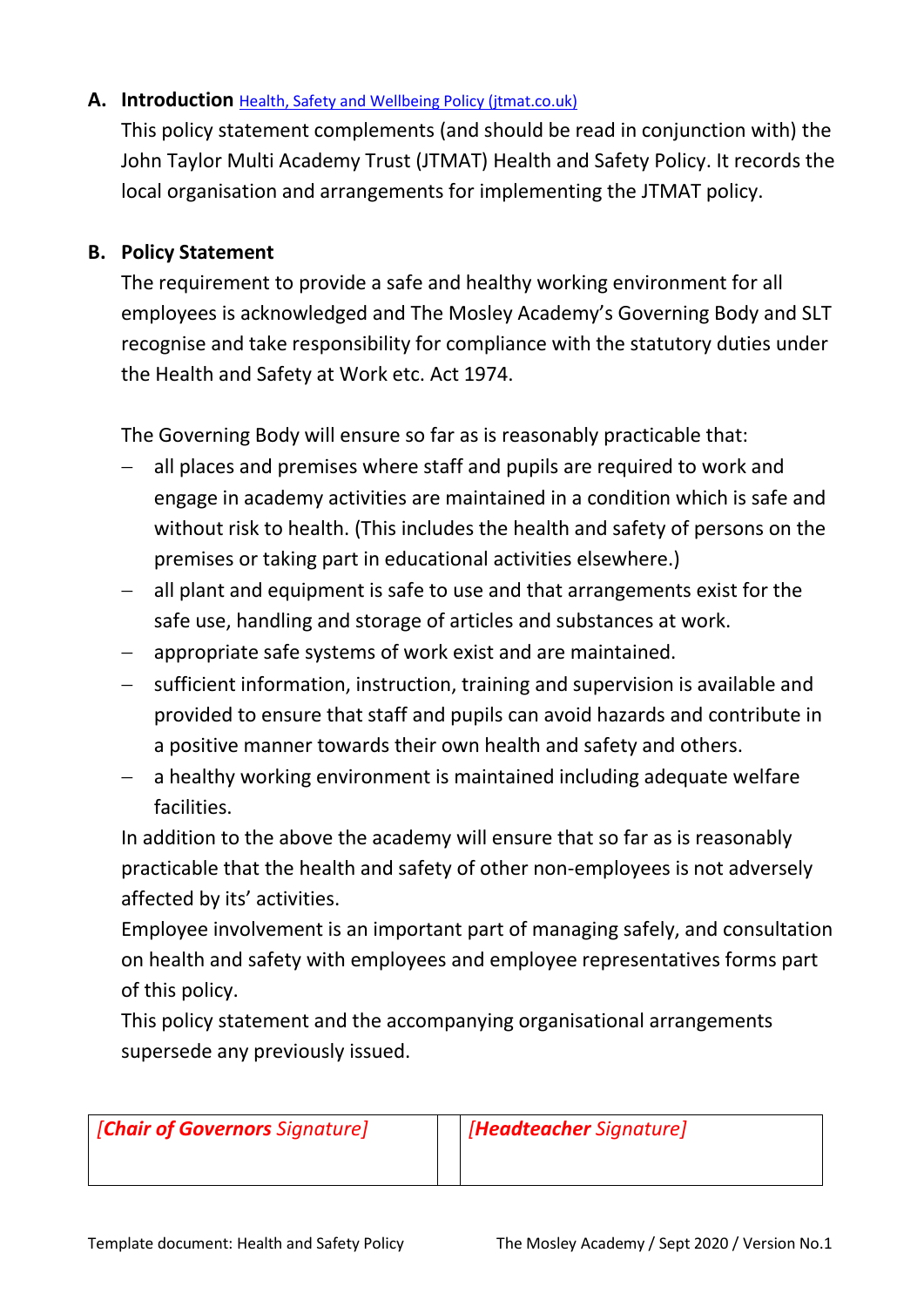| Ms Jessica Taberner-Atkin<br><b>Chair of Governors</b> | <b>Mr Matthew Baxter</b><br><b>Headteacher</b> |
|--------------------------------------------------------|------------------------------------------------|
| 1/6/21                                                 | 1/6/21                                         |

#### **C. Management Arrangements**

The following procedures and arrangements have been established within The Mosley Academy to eliminate or reduce health and safety risks to an acceptable level and to comply with minimum legal requirements:

#### **Competent Health and Safety Advice**

| The school/academy obtains competent                        | <b>Staffordshire County Council H&amp;S</b> |
|-------------------------------------------------------------|---------------------------------------------|
| health and safety advice from                               |                                             |
| The contact details are                                     | Charlotte Evans - (01785) 355777            |
|                                                             | Mobile: 07815826740                         |
|                                                             | Duty Officer: 01785-355777                  |
|                                                             | Email: shss@staffordshire.gov.uk            |
|                                                             | Duty Officer is available 8:30-17:00        |
|                                                             | Mon-Thurs & 8:30-16:30 Fri                  |
| In an emergency we contact Charlotte Evans - (01785) 355777 |                                             |
| Mobile: 07815826740                                         |                                             |

#### **Monitoring Health and Safety**

| Name of person(s) responsible for the                                          | <b>Mr Matthew Baxter</b> |
|--------------------------------------------------------------------------------|--------------------------|
| overall monitoring of health and safety in                                     |                          |
| school/academy:                                                                |                          |
| Our arrangements for the monitoring of health and safety are (include here how |                          |

Our arrangements for the monitoring of health and safety are (include here how performance is measured, reported upon when these are reported and how e.g. annual report to Governing Body:

Annual report to governors. H&S item on every agenda for LGB. Governor H&S walks. Weekly and monthly checks, including water flushing, emergency lighting, fire alarm, playground equipment, ladder checks.

*The school/academy carries of out formal evaluations and audits on the management of health and safety annually.*

| The last audit took place                                     | Date: January 2021        |
|---------------------------------------------------------------|---------------------------|
|                                                               | <b>By: Matthew Baxter</b> |
| Name of person responsible for monitoring   Mr Matthew Baxter |                           |
| the implementation of health and safety                       |                           |
| policies                                                      |                           |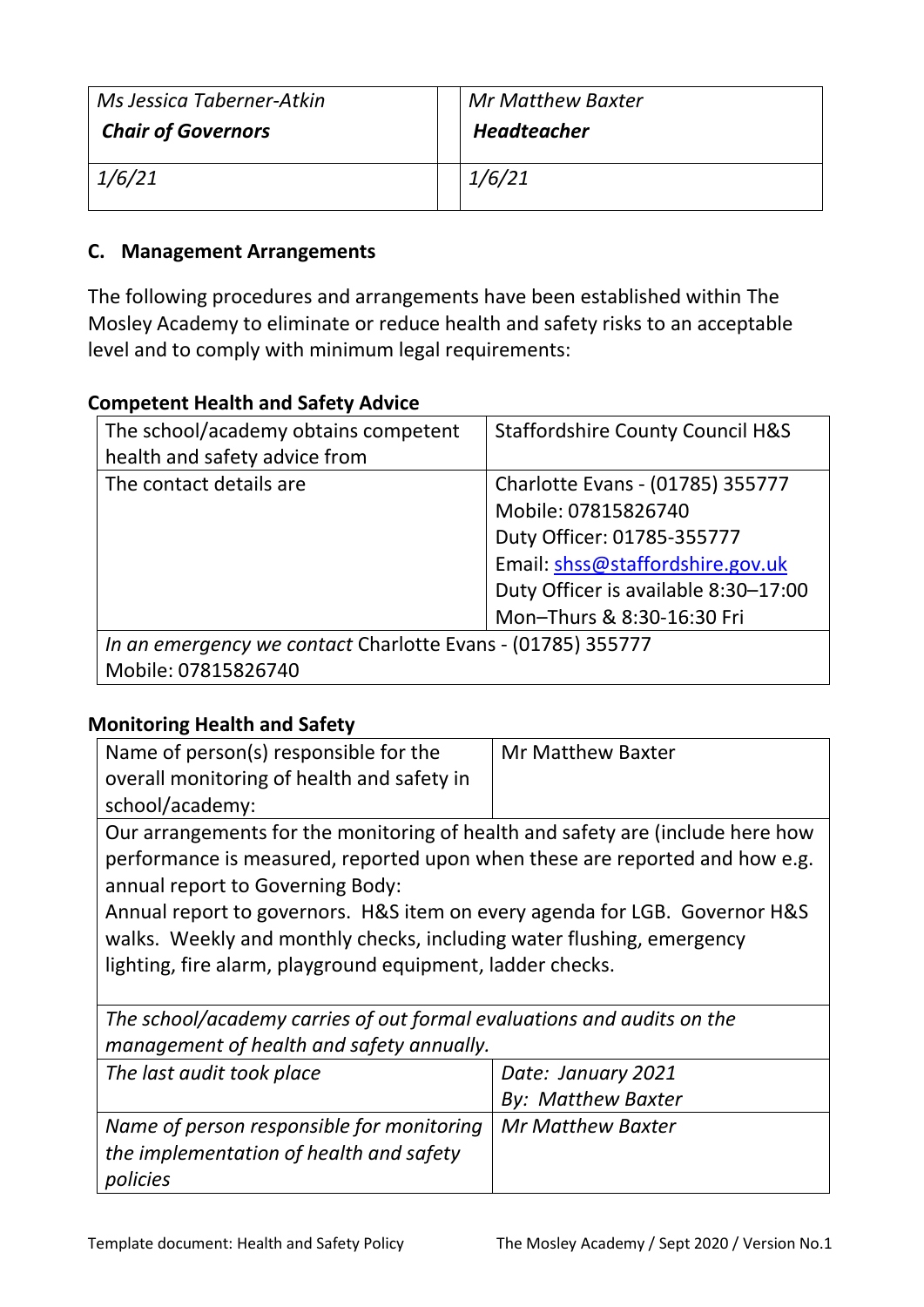*All staff are aware of the key performance indicators in part E and how they are monitored*

| Workplace inspections - type | Name of person who carries these |
|------------------------------|----------------------------------|
|                              | out                              |
| Water checks                 | Pam Wright and HSL               |
| Ladder checks                | Pam Wright                       |
| Fire alarm                   | Lantern                          |
| Security alarm               | Chubb                            |
|                              |                                  |

#### **D. Detailed Health and Safety Arrangements**

#### **1. Accident Reporting, Recording & Investigation**

Our arrangements for recording and investigating:

pupil accidents: My Health and Safety

staff accidents: My Health and Safety

visitor accidents: My Health and Safety

*The person responsible for reporting accidents to the Health and Safety Executive (under RIDDOR) is: Mr Matthew Baxter*

*Our arrangements for reporting to the Governing Body or Academy Board are: Through standing item on LGB agendas. Governors H&S report.*

*Our arrangements for reviewing accidents and identifying trends are:*

#### **2. Asbestos**

| Name of Premises Manager responsible                                        | <b>Mr Matthew Baxter</b> |  |
|-----------------------------------------------------------------------------|--------------------------|--|
| for Managing Asbestos.                                                      |                          |  |
| Location of the Asbestos Management Log   School office                     |                          |  |
| or Record System.                                                           |                          |  |
| Our arrangements to ensure contractors have information about asbestos risk |                          |  |
| prior to starting any work on the premises are:                             |                          |  |

*Our arrangements to ensure all school/academy staff such as class teachers or caretakers have information about asbestos risk on the premises:*

| Staff must report damage to asbestos                                             | Mr Matthew Baxter |  |
|----------------------------------------------------------------------------------|-------------------|--|
| materials to:                                                                    |                   |  |
| Staff must not drill or affix anything to walls without first obtaining approval |                   |  |
| from the premises manager.                                                       |                   |  |

#### **3. Communication**

| Name of SLT member who is responsible                                       | Mr Matthew Baxter |
|-----------------------------------------------------------------------------|-------------------|
| $\mid$ for communicating with staff on health                               |                   |
| $\blacksquare$ and safety matters:                                          |                   |
| Our arrangements for communicating about health and safety matters with all |                   |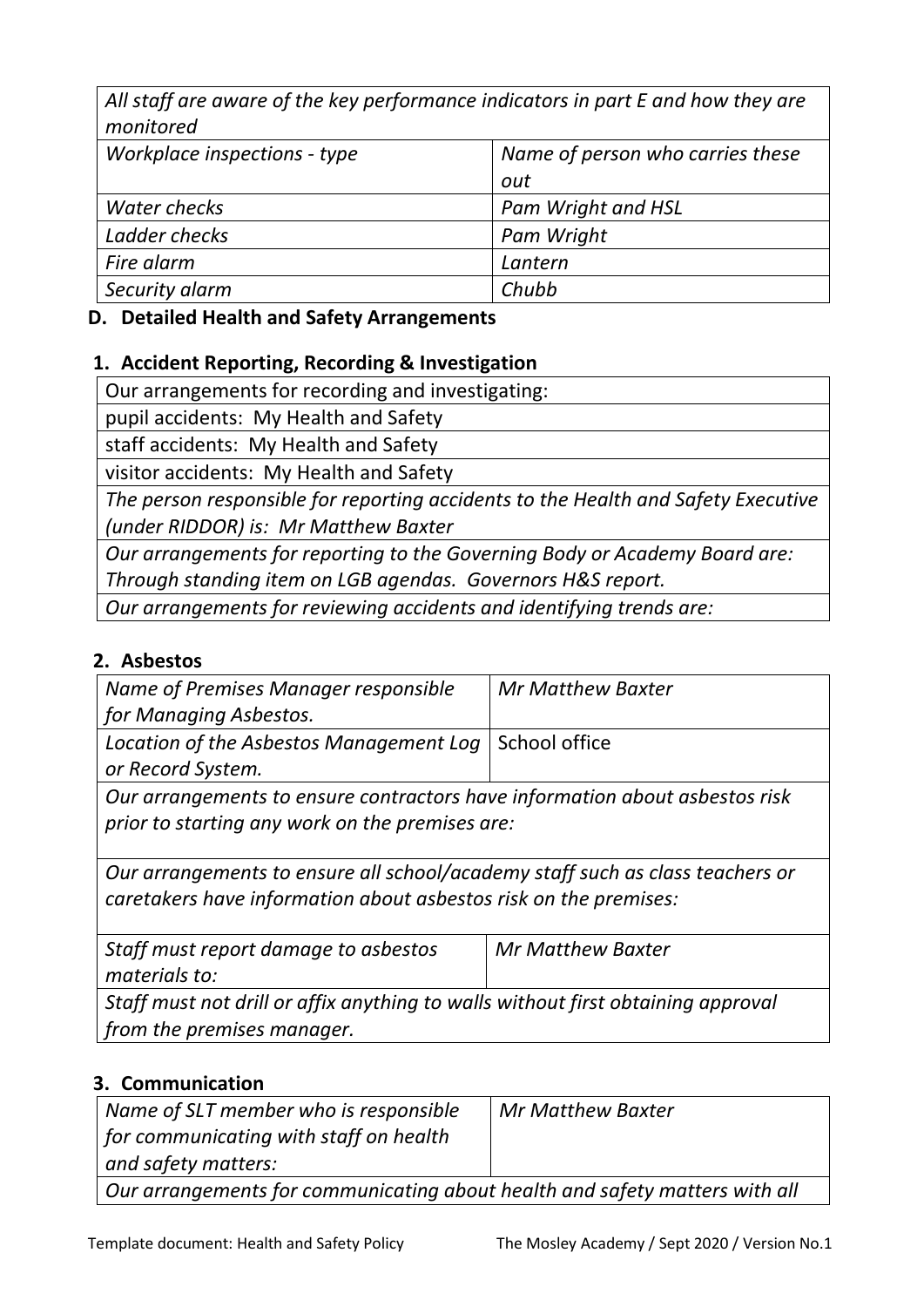*staff are: Through staff meetings, Monday briefings, memos, emails, newsletters. Staff can make suggestions for health and safety improvements by: Approaching the HT / Premises Manager, raising during staff meetings and briefings, contacting HT / Premises Manager by email.*

#### **4. Construction Work \*See also Contractor Management**

*Name of person coordinating any construction work / acting as Client for any construction project.* 

*Mr Matthew Baxter*

*Our arrangements for managing construction projects within the scope of the Construction Design and Management Regulations are:* 

*Duty holders will be identified and named as part of any Construction project.* 

*Our arrangements for the exchange of health and safety information / risk assessments/safe working arrangements/monitoring are: Complettion of hazard exchange forms prior to commnecment of work.*

*Our arrangements for the induction of contractors are: Pre-work site visits.*

*Staff should report concerns about contractors to: Headteacher / Office manager / Estates manager (JTMAT).*

*We will review any construction activities on the site by: Utilising site meetings.*

#### **5. Consultation**

| Name of SLT member who is responsible                                        | <b>Mr Matthew Baxter</b> |  |
|------------------------------------------------------------------------------|--------------------------|--|
| for consulting with staff on health and                                      |                          |  |
| safety matters:                                                              |                          |  |
| The name of the Trade Union Health and                                       | <b>Name</b>              |  |
| Safety Representative is:                                                    |                          |  |
| Our arrangements for consulting with staff on health and safety matters are: |                          |  |
| Staff meetings / briefings / LGB meetings / Training                         |                          |  |
| Staff can raise issues of concern by: Speaking to Headteacher or Deputy HT / |                          |  |
| Office manager / Staff meetings / briefings                                  |                          |  |

#### **6. Contractor Management**

| Name of person responsible for managing   Mr Matthew Baxter               |  |
|---------------------------------------------------------------------------|--|
| and monitoring contractor activity                                        |  |
| Our arrangements for selecting competent contractors are: Contractors are |  |

*Our arrangements for selecting competent contractors are: Contractors are selected from the Staffordshire County Council and JTMAT preferred list.*

*Our arrangements for the exchange of health and safety information / risk assessments/safe working arrangements/monitoring are: Completition of hazard*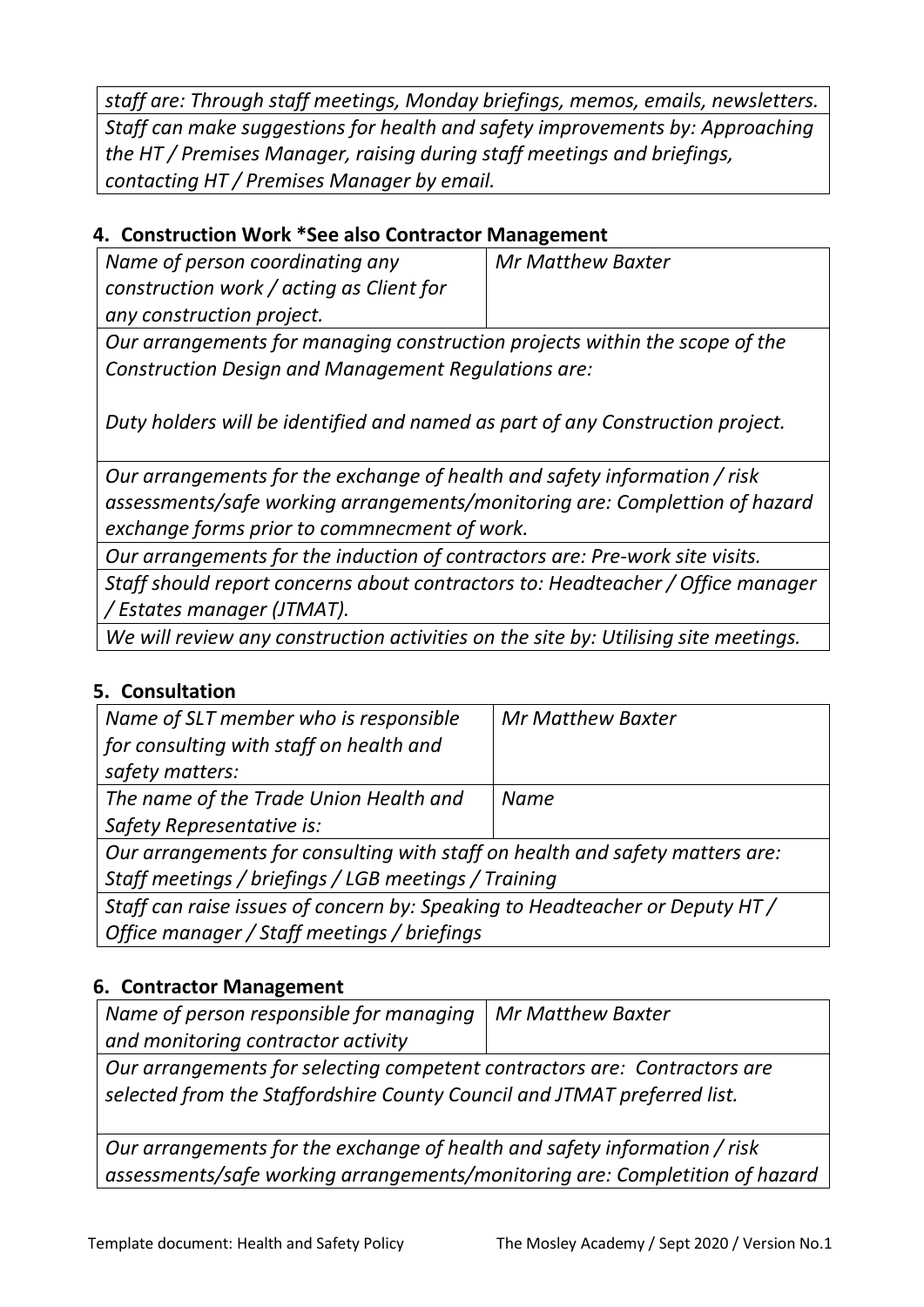*exchange forms prior to commencement of work.*

*Our arrangements for the induction of contractors are: Pre-work site visits. Staff should report concerns about contractors to: Headteacher or Office manager*

### **7. Curriculum Areas – health and safety**

| Name of person who has overall             | Science – Miss Natasha Gouldingay |
|--------------------------------------------|-----------------------------------|
| responsibility for the curriculum areas as | D&T-Mr Matthew Baxter             |
| follows:                                   | PE - Mrs Natasha Ingham           |
| <b>Science</b>                             |                                   |
| D&T                                        |                                   |
| PE                                         |                                   |
| Risk assessments for these curriculum      | Science – Miss Natasha Gouldingay |
| areas are the responsibility of:           | D&T-Mr Matthew Baxter             |
|                                            | PE - Mrs Natasha Ingham           |

#### **8. Display Screen Equipment use (including PC's, laptops and tablets)**

*The school/academy assesses the risk of the use of computers/laptops by carrying out a DSE assessment for staff using this type of equipment continuously and regularly for over an hour.* 

*Our arrangements for carrying out DSE assessments are: Annual completion of form in September.*

| Name of person who has responsibility for | <b>Matthew Baxter (HT)</b> |
|-------------------------------------------|----------------------------|
| carrying out Display Screen Equipment     |                            |
| <b>Assessments</b>                        |                            |
| DSE assessments are recorded and any      | Matthew Baxter (HT)        |
| control measures required to reduce risk  |                            |
| are managed by                            |                            |

#### **9. Early Years Foundation Stage (EYFS)**

| Name of person who has overall                                              | Miss Emma Davidson |  |
|-----------------------------------------------------------------------------|--------------------|--|
| responsibility for EYFS                                                     |                    |  |
| Our arrangements for the safe management of EYFS are: Daily and weekly risk |                    |  |
| assessments.                                                                |                    |  |
|                                                                             |                    |  |

#### **10.Educational visits / Off-Site Activities**

| Name of person who has overall        | Mr Matthew Baxter |
|---------------------------------------|-------------------|
| responsibility for Educational Visits |                   |
| The Educational Visits Coordinator is | Mr Matthew Baxter |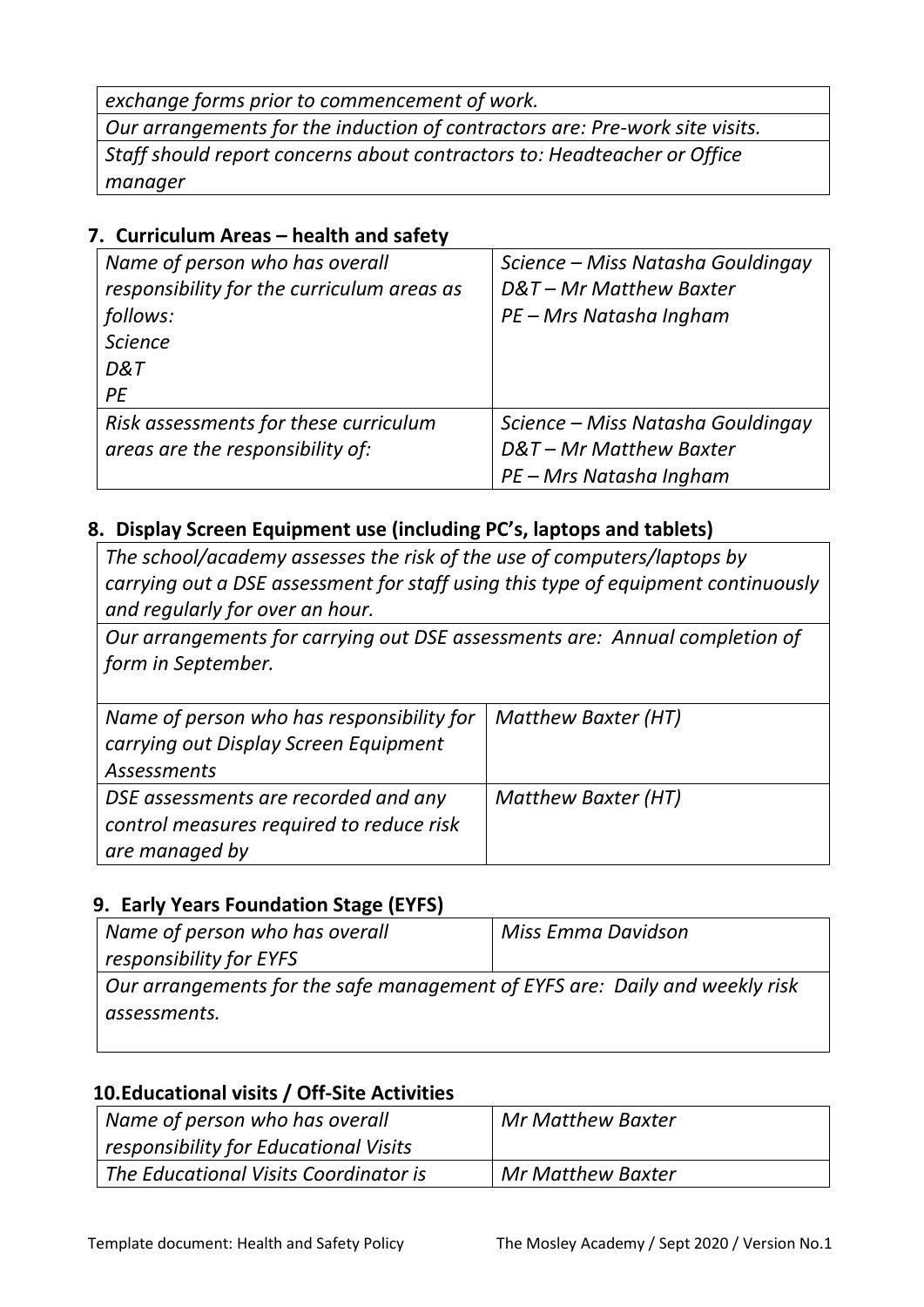*Our arrangements for the safe management of educational visits: Risk assessments / liaison with Entrust Outdoor Education / pre-visits by staff.*

# **11. Electrical Equipment** [fixed & portable]

| Name of person responsible for arranging                                            | <b>Mrs Rebecca Carlton</b>      |  |
|-------------------------------------------------------------------------------------|---------------------------------|--|
| <b>Fixed Electrical Wiring Tests and taking</b>                                     |                                 |  |
| any remedial action required:                                                       |                                 |  |
| Fixed electrical wiring test records are                                            | School office                   |  |
| located:                                                                            |                                 |  |
| All staff visually inspect electrical equipment before use.                         |                                 |  |
| Our arrangements for bringing personal electrical items onto the school site are:   |                                 |  |
| only to be used if a new item - otherwise must be PAT tested.                       |                                 |  |
|                                                                                     |                                 |  |
| Name of person responsible for arranging                                            | <b>Mrs Rebecca Carlton</b>      |  |
| the testing of portable electrical                                                  |                                 |  |
| equipment (PAT):                                                                    |                                 |  |
| Name of person responsible for defining                                             | <b>Mrs Rebecca Carlton</b>      |  |
| the frequency of portable electrical                                                |                                 |  |
| equipment (PAT) testing:                                                            |                                 |  |
| Portable electrical equipment (PAT) testing                                         | School office                   |  |
| records are located:                                                                |                                 |  |
| Staff must take defective electrical                                                | <b>Mrs Rebecca Carlton</b>      |  |
| equipment out of use and report to:                                                 |                                 |  |
| The portable electrical equipment on the school/academy site owned and used         |                                 |  |
| by contractors is the responsibility of the contractor, who must provide records of |                                 |  |
| this if requested.                                                                  |                                 |  |
| 12. Fire Precautions & Procedures [and other emergencies incl. bomb threats]        |                                 |  |
| Name of competent person responsible for                                            | <b>Mr Matthew Baxter</b>        |  |
| undertaking & reviewing fire risk                                                   |                                 |  |
| assessment in addition to any associated                                            |                                 |  |
| action planning                                                                     |                                 |  |
| The Fire Risk Assessment is located:                                                | School office                   |  |
| When the fire alarm is raised the person                                            | Mr Matthew Baxter / Mrs Rebecca |  |
| responsible for calling the fire service is                                         | Carlton                         |  |
| <b>OR</b>                                                                           |                                 |  |
| The site has a fire alarm which activates a                                         |                                 |  |
| response from (a 3rd party / listening                                              |                                 |  |
| service)                                                                            |                                 |  |
| Name of person responsible for arranging                                            | Mr Matthew Baxter               |  |
| and recording of fire drills                                                        |                                 |  |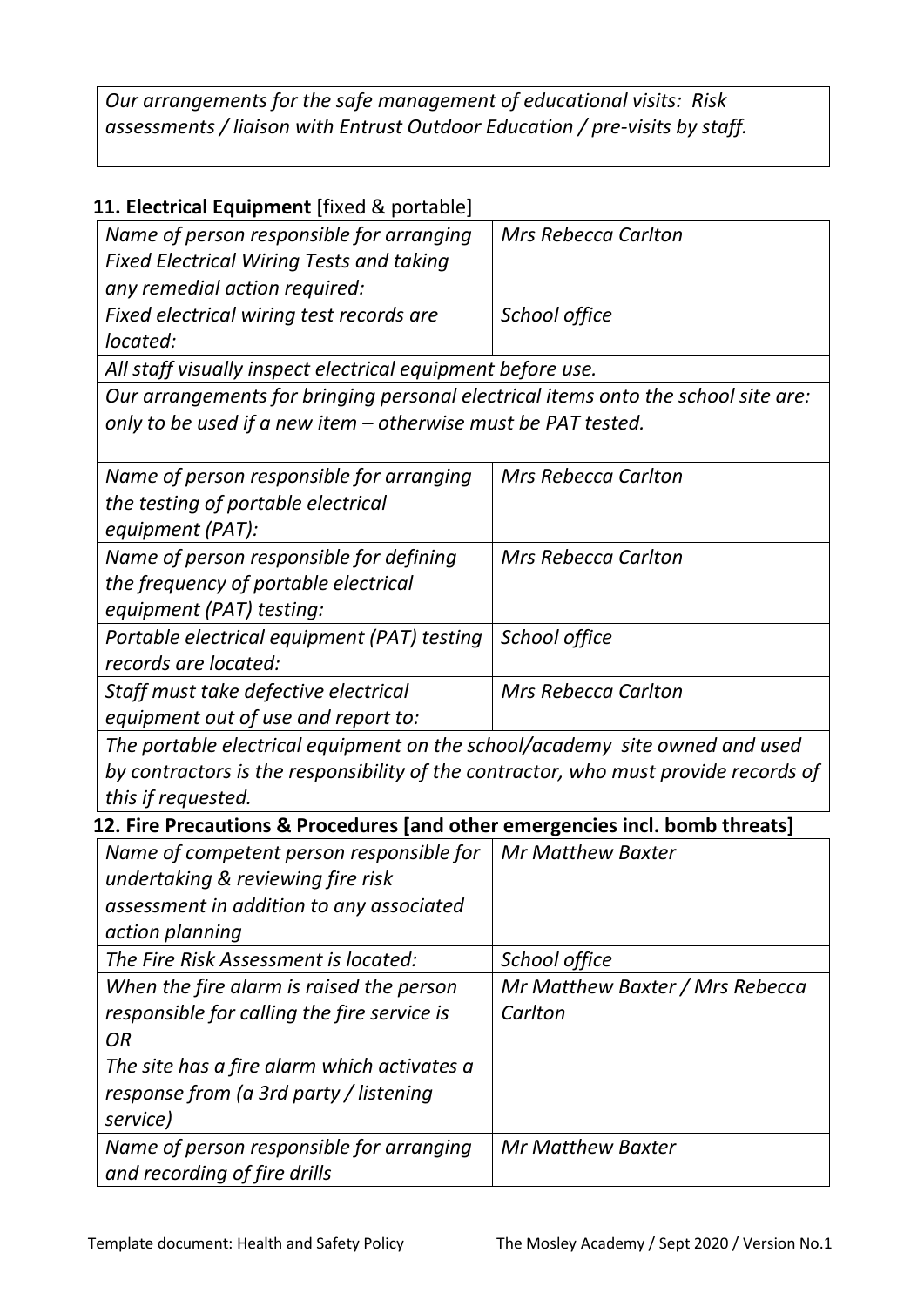| Name of person responsible for creating                  | Mr Matthew Baxter         |
|----------------------------------------------------------|---------------------------|
| and reviewing Fire Evacuation                            |                           |
| arrangements                                             |                           |
| <b>Our Fire Evacuation Arrangements are</b>              | On the wall in every room |
| published                                                |                           |
| Our Fire Marshals are listed                             | In every room             |
|                                                          |                           |
| Results of the testing and maintenance of                | School office             |
| fire equipment and installations is                      |                           |
| recorded in a Fire Log Book located at                   |                           |
| Name of person responsible for training                  | <b>Mr Matthew Baxter</b>  |
| staff in fire procedures                                 | <b>Mrs Ashley Carter</b>  |
| All staff must be aware of the Fire Procedures in school |                           |

# **13. First Aid \*see also Medication**

| Name of person responsible for carrying                                       | <b>Mr Matthew Baxter</b>          |  |
|-------------------------------------------------------------------------------|-----------------------------------|--|
| out the First Aid Assessment                                                  |                                   |  |
| The First Aid Assessment is located                                           | School office                     |  |
| First Aiders are listed                                                       | Office and staff room             |  |
|                                                                               |                                   |  |
| Name of person responsible for arranging                                      | <b>Matthew Baxter</b>             |  |
| and monitoring First Aid Training                                             |                                   |  |
| <b>Location of First Aid Box</b>                                              | Medical Room / Main School Office |  |
| Name of person responsible for checking &                                     | Mrs Joanne Dodd                   |  |
| restocking first aid boxes                                                    |                                   |  |
| In an emergency staff are aware of how to summon an ambulance                 |                                   |  |
| Our arrangements for dealing with an injured person who has to go to hospital |                                   |  |
| are (who is contacted/who accompanies staff or children to hospital):         |                                   |  |
| Pupils                                                                        | Parents/Carers or                 |  |
|                                                                               | <b>SLT</b> member                 |  |
| Staff                                                                         | <b>SLT</b> member                 |  |
| <b>Visitors</b>                                                               | SLT member                        |  |
| Our arrangements for recording the use of First Aid are in accident books     |                                   |  |

#### **14. Forest School**

| Name of person in school who leads on                                           | <b>Mrs Sally Flaherty</b> |  |
|---------------------------------------------------------------------------------|---------------------------|--|
| <b>Forest School activity</b>                                                   |                           |  |
| Our arrangements for developing, organising and running Forest School activity. |                           |  |
| Include here any details with regard to risk assessment, communication and      |                           |  |
| supervision etc. We have a Forest School folder, that contains overall RA,      |                           |  |
| weather RA, grounds, fires etc.                                                 |                           |  |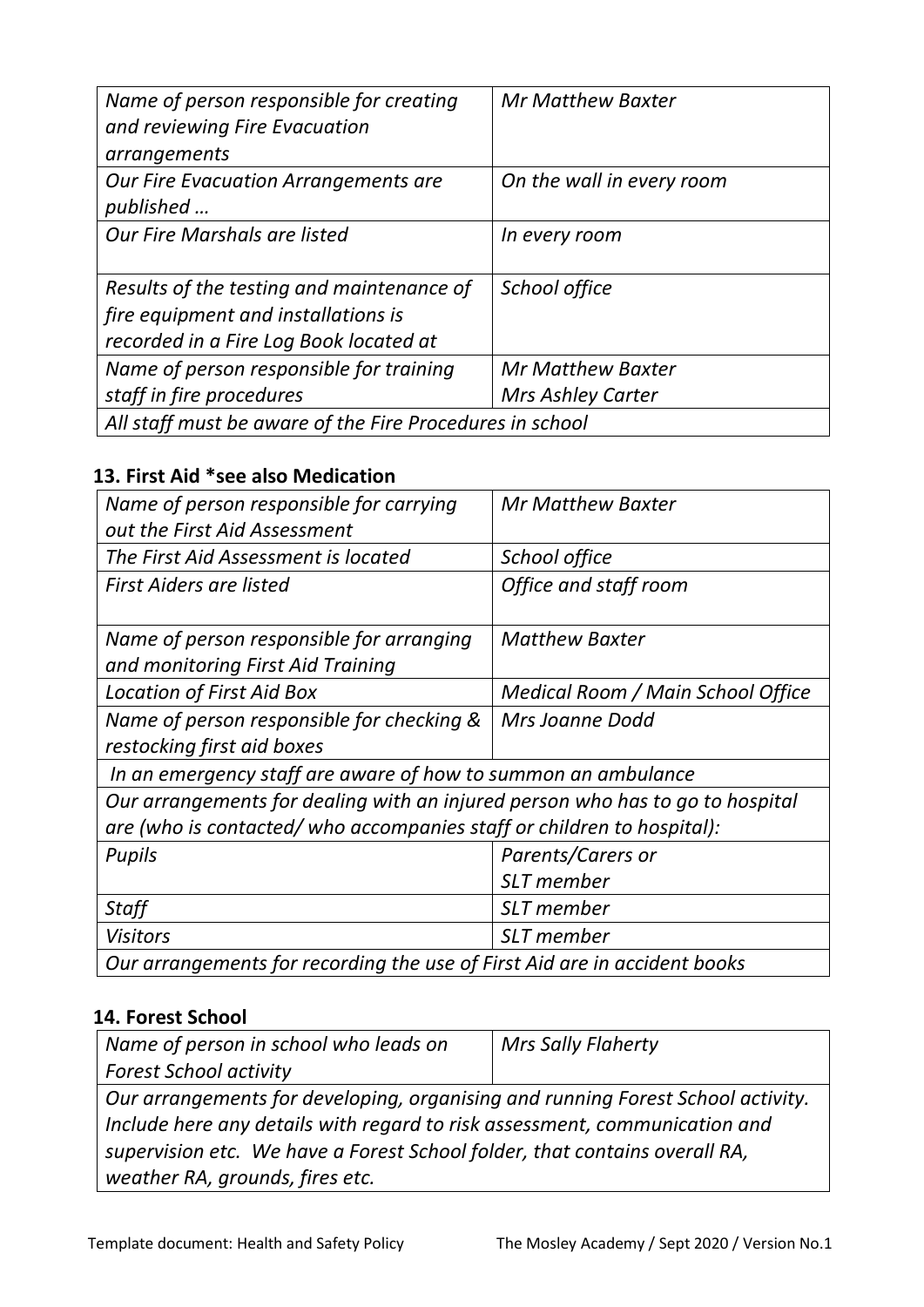#### **15. Glass & Glazing**

| All glass in doors and side panels are constructed of safety glass |                   |  |
|--------------------------------------------------------------------|-------------------|--|
| All replacement glass is of safety standard                        |                   |  |
| A glass and glazing assessment took place                          | Date and Location |  |
| $\vert$ in (year) and the record can be found                      |                   |  |

#### **16. Hazardous Substances (COSHH)**

| Name of person responsible for carrying                                      | Joanne Dodd (school office) updates |  |
|------------------------------------------------------------------------------|-------------------------------------|--|
| out risk assessment for hazardous                                            | the RA, in consultation with        |  |
| substances (COSHH Assessments)                                               | Chartwells cleaners.                |  |
| Our arrangements for managing hazardous substances (selection, storage, risk |                                     |  |
| assessment, risk control etc.) are:                                          |                                     |  |
| The Mosley Academy uses CLEAPPS as a resource and all staff must be aware of |                                     |  |
| how to access this information.                                              |                                     |  |

**17. Health and Safety Law Poster**

| The Health and Safety at Work poster is | Staff Room (Information Board). |
|-----------------------------------------|---------------------------------|
| located:                                |                                 |

#### **18. Housekeeping, cleaning & waste disposal**

*All staff and pupils share the responsibility for keeping the school/academy site clean, tidy and free from hazards* 

*Our waste management arrangements are: Weekly collections by Rainbow Waste.*

*Our site housekeeping arrangements are: All bins have lids. Extra cleaning practices due to Covid-19.* 

| Site cleaning is provided by: | Chartwells Cleaning Services (0333 |
|-------------------------------|------------------------------------|
|                               | 300 1900)                          |

*Cleaning staff have received appropriate information, instruction and training about the following and are competent: All carried out by Chartwells.*

*work equipment*

*hazardous substances*

*Waste skips and bins are located away from the school/academy building.*

*All staff and pupils must be aware of the arrangements for disposing of waste and he location of waste bins and skips.*

*Staff in all Depts. who generate waste (e.g.catering/cleaning/curriculum areas) must be aware of the risk assessments and control measures in place for their role.*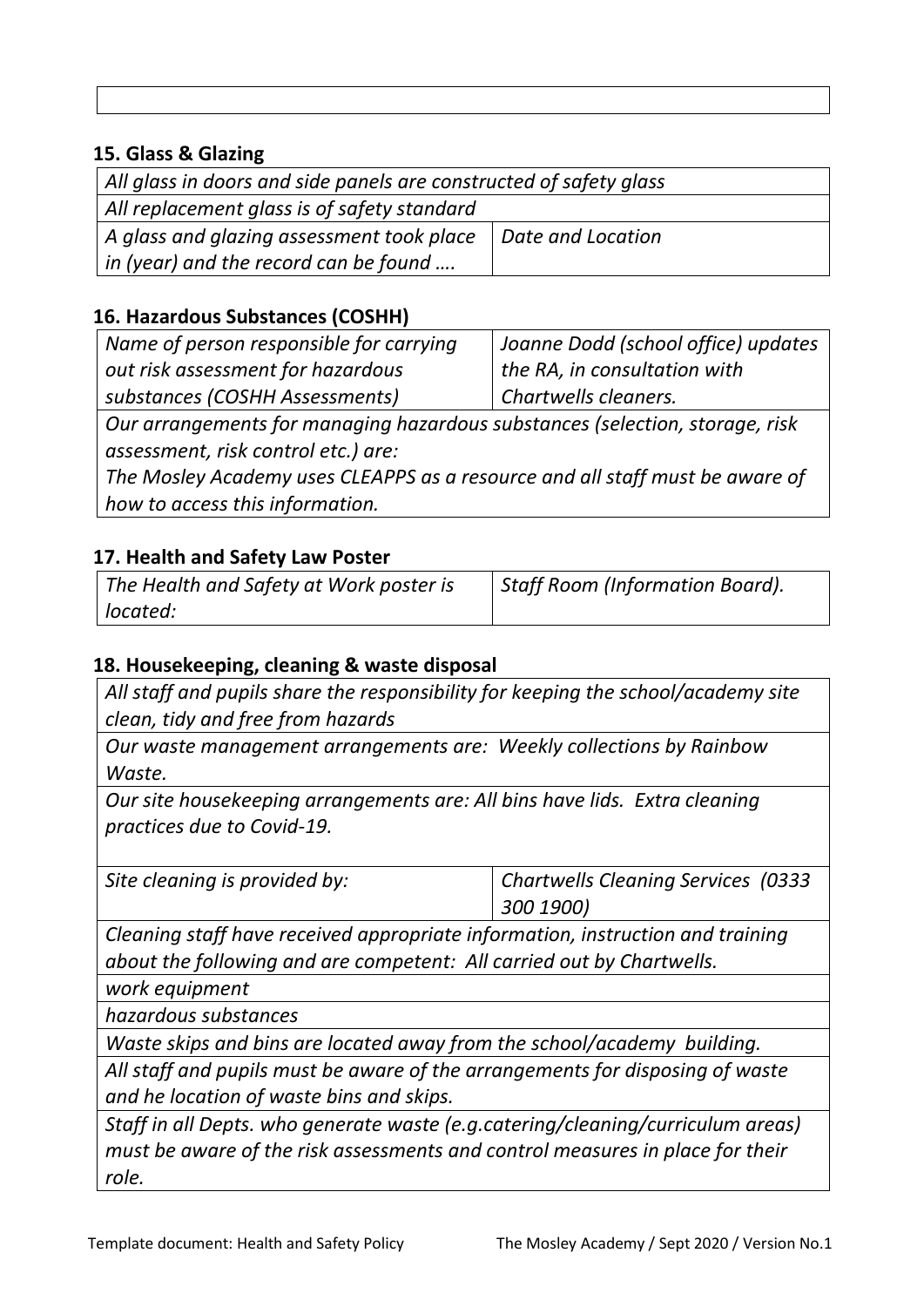#### **19. Infection Control**

| Name of person responsible for managing                                  | Mr Matthew Baxter |
|--------------------------------------------------------------------------|-------------------|
| <i>infection control:</i>                                                |                   |
| Our infection control arrangements (including communicable diseases/hand |                   |

*hygiene standards) are: Timed, regular handwashing and sanitising. Tables and touch points cleaned more regularly. Laptops and other devices cleaned after use.*

#### **20. Lettings**

| Name of Premises Manager or member of $\parallel$ Mr Matthew Baxter |  |
|---------------------------------------------------------------------|--|
| Leadership team responsible for Lettings                            |  |

*Our arrangements for managing Lettings of the school/academy /rooms or external premises are: We have a lettings policy, however we don't currently have any lettings.*

*The health and safety considerations for Lettings are considered and reviewed annually.*

*Hirers have in place their own risk assessments, first aid arrangements/ fire procedures and emergency procedures.*

*Hirers are responsible for obtaining the necessary local authority licenses for their activities and these must be provided to the school/academy on request. Hirers must provide a register of those present during a letting upon request.* 

#### **21. Lone Working**

*Our arrangements for managing lone working are: We have a lone-working policy and RA. Staff reminded not to work alone. Janitor has a short period of time while opening / locking school.*

#### **22. Maintenance / Inspection of Equipment (including selection of equipment)**

*NOTE Types of equipment to consider in this section: Ladders and steps, fume cupboards, other extraction systems, PE equipment, D&T machines, lifts & lifting equipment, pressure cookers, autoclaves, fire alarm and smoke detection, emergency lighting, fire extinguishers.*

*This section must include the arrangements for school/academy kitchens, science laboratories or Design and Technology rooms*

| Name of person responsible for the      | Pam Wright |
|-----------------------------------------|------------|
| selection, maintenance / inspection and |            |
| testing of equipment                    |            |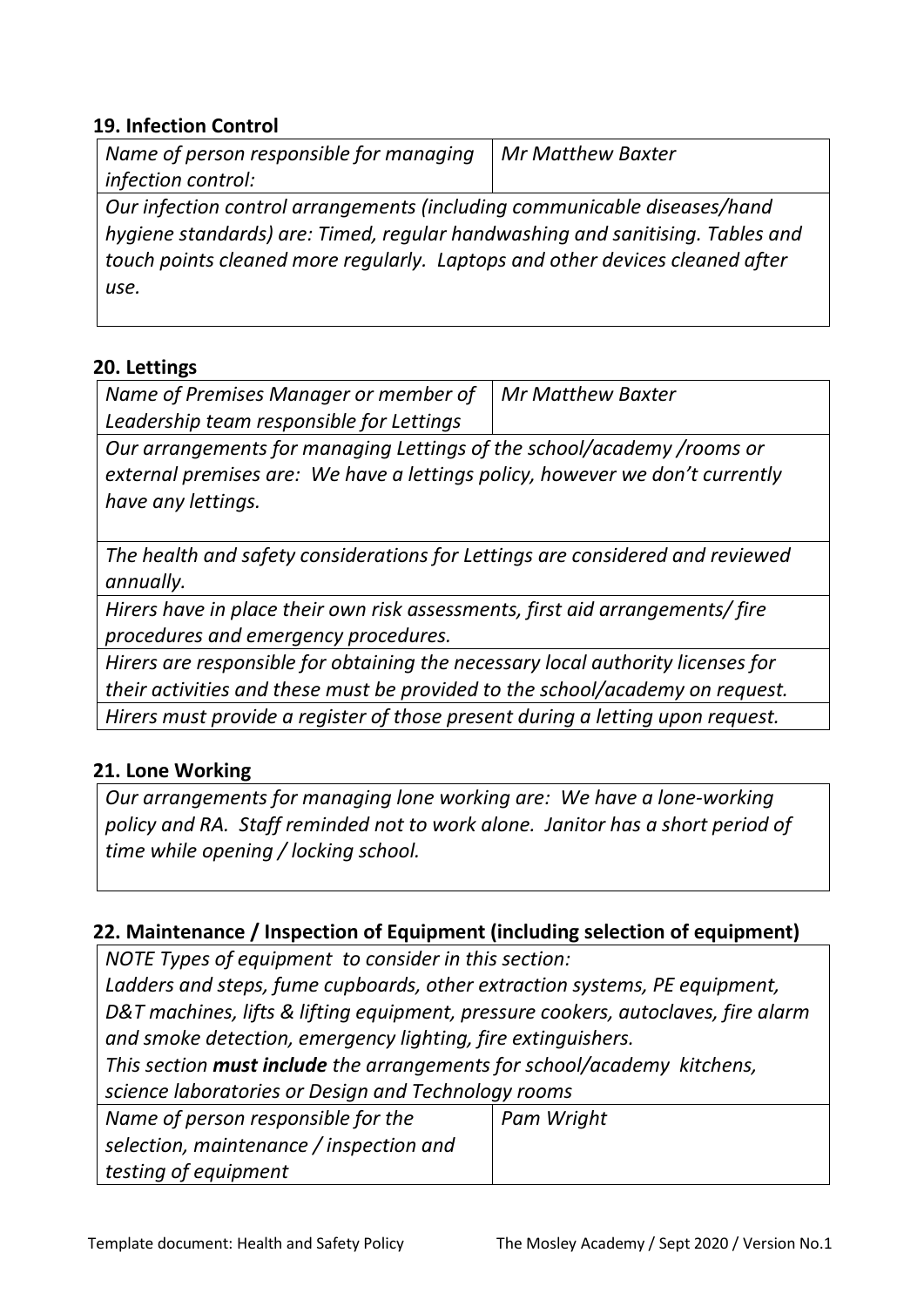| Records of maintenance and inspection of                                   | School office                |  |
|----------------------------------------------------------------------------|------------------------------|--|
| equipment are retained and are located:                                    |                              |  |
| Staff report any broken or defective                                       | Headteacher / Office manager |  |
| equipment to:                                                              |                              |  |
| The equipment on The Mosley Academy site owned and used by contractors is  |                              |  |
| the responsibility of the contractor, who must provide records of testing, |                              |  |
| inspection and maintenance if requested.                                   |                              |  |

#### **23. Manual Handling**

| Name of competent person responsible for $\mid$ Mr Matthew Baxter |  |
|-------------------------------------------------------------------|--|
| carrying out manual handling risk                                 |  |
| assessments                                                       |  |
|                                                                   |  |

*Our arrangements for managing manual handling activities are: RA in place and reviewed annually. Refresher training for staff has been recently organised.*

*Staff must aware of the requirement to avoid hazardous manual handling and carry out risk assessment where the task cannot be avoided.* 

*Staff who carry out manual handling must be aware of the manual handling risk assessment and the control measures in place for the task.*

*Staff are trained appropriately to carry out manual handling activities.*

*Where people handling takes place an Individual Manual Handling Plan must be in place and communicated to all parties (including where appropriate the young person/their parents/carers/support staff).* 

#### **24. Medication**

| Name of person responsible for the     | <b>Mrs Rebecca Carlton</b> |
|----------------------------------------|----------------------------|
| management of and administration of    |                            |
| medication to pupils in school/academy |                            |

*Our arrangements for the administration of medicines to pupils are: Completion of medical consent forms. Medicine retained in school office and recorded on file when given. Use of inhalers recorded.*

| The names members of staff who are       | <b>Mr Matthew Baxter</b>            |
|------------------------------------------|-------------------------------------|
| authorised to give / support pupils with | <b>Mrs Ashley Carter</b>            |
| medication are:                          | <b>Mrs Rebecca Carlton</b>          |
|                                          | Mrs Joanne Dodd                     |
|                                          | Mrs Jane Bailey                     |
|                                          | All teaching staff members          |
|                                          | All TA staff members                |
| <b>Medication is stored:</b>             | Medical Room (including fridge) and |
|                                          | main school office                  |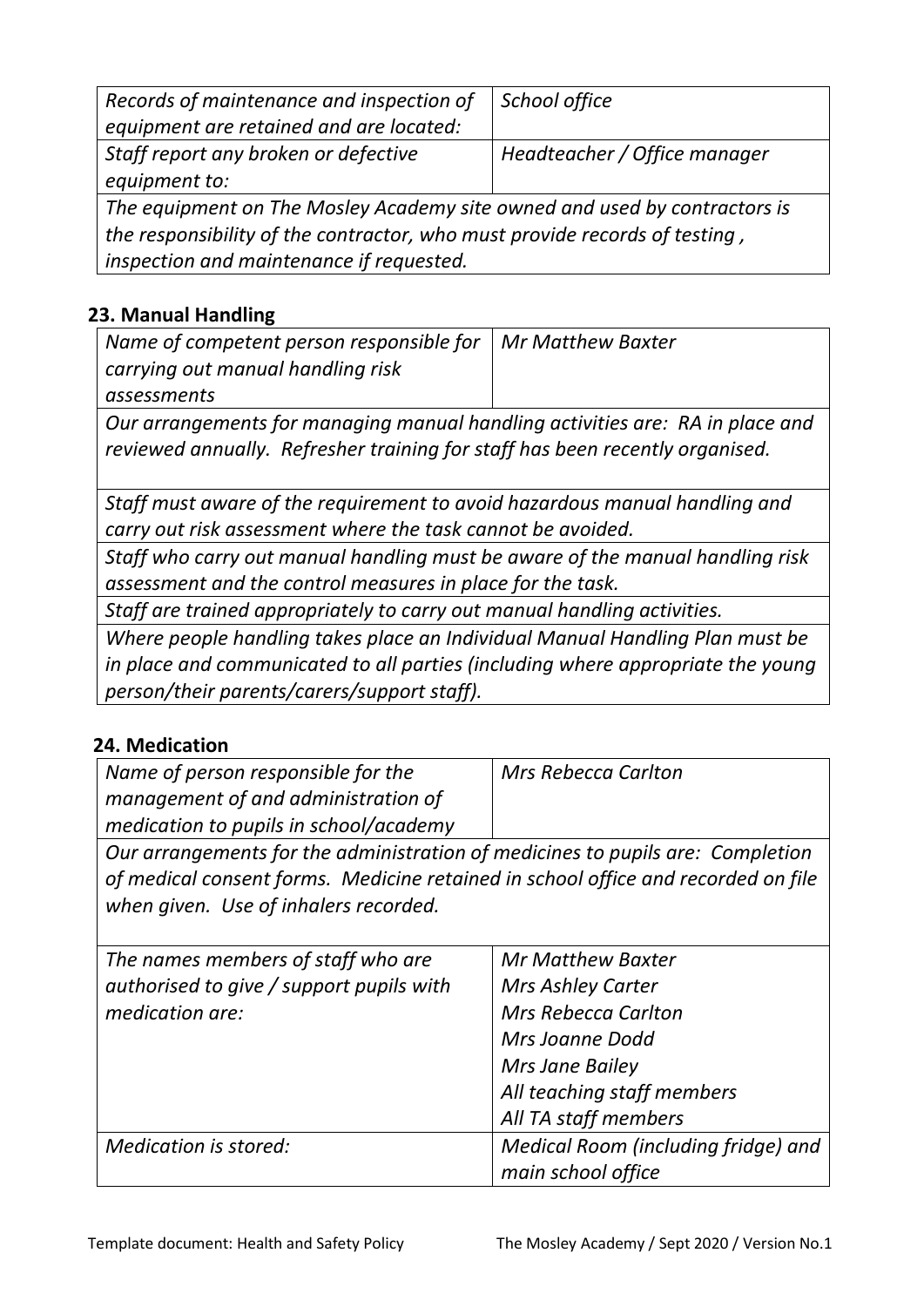| A record of the administration of | Main School Office |
|-----------------------------------|--------------------|
| medication is located:            |                    |

*Pupils who administer and/or manage their own medication in school are authorised to do so by a parent/guardian and provided with a suitable private location to administer medication/store medication and equipment.* 

*Staff are trained to administer complex medication by the school nursing service when required.* 

*Our arrangements for administering emergency medication (e.g. Asthma inhalers/Epi pen) are: all staff trained and medical lists with required dosage in classrooms / office. Record kept of inhaler use.*

*Staff who are taking medication must keep this personal medication in a secure area in a staff only location.*

*Staff must advise the school/academy leaders if they are taking any medication which might impair their ability to carry out their normal work.* 

# **25. Personal Protective Equipment (PPE) (links to Risk Assessment)**

*PPE is provided free of charge where a risk assessment identifies this is needed to control a risk and the risk cannot be controlled by another means.* 

| Name(s) of person responsible for                                                 | <b>Mr Matthew Baxter</b> |
|-----------------------------------------------------------------------------------|--------------------------|
| selecting suitable personal protective                                            |                          |
| equipment (PPE) for school/academy                                                |                          |
| staff.                                                                            |                          |
| Name of person responsible for the                                                | <b>Mr Matthew Baxter</b> |
| checking and maintenance of personal                                              |                          |
| protective equipment provided for staff                                           |                          |
| PPE provided for use in curriculum lessons is not "personal" as it is provided by |                          |
| pupils in classroom situations.                                                   |                          |
| Name(s) of person responsible for                                                 | N/A                      |
| selecting suitable personal protective                                            |                          |
| equipment (PPE) for pupils.                                                       |                          |
| All PPE provided for use in a classroom environment is kept clean, free from      |                          |
| defects and replaced as necessary.                                                |                          |
| Name(s) of person responsible for cleaning                                        | N/A                      |
| and checking pupil PPE.                                                           |                          |
|                                                                                   |                          |

#### **26.Radiation**

| Name of the school/academy Radiation     | N/A |
|------------------------------------------|-----|
| Protection Supervisor (RPS)              |     |
| Name of the Radiation Protection Adviser | N/A |
| (RPA)                                    |     |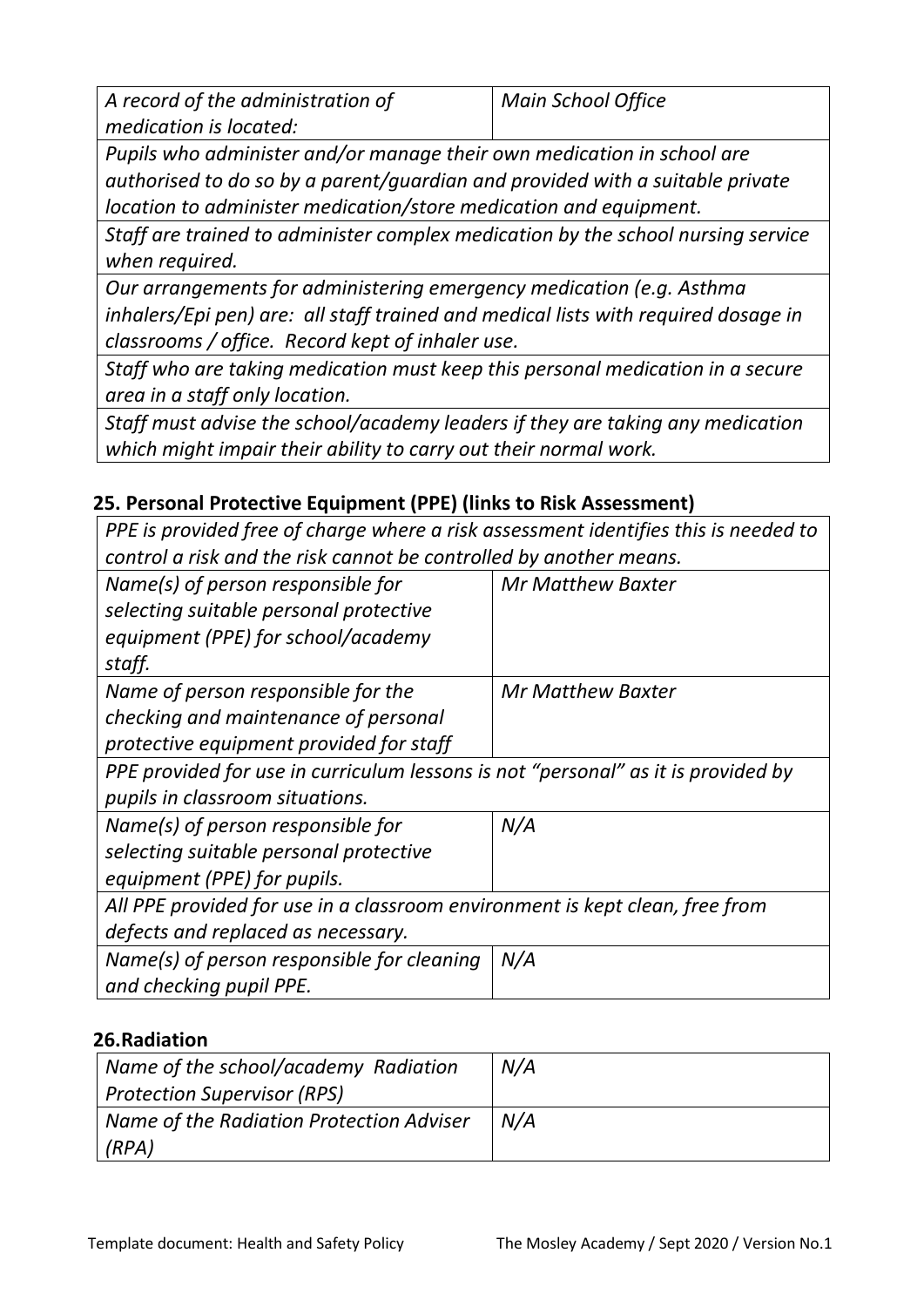#### **27. Reporting Hazards or Defects**

*All staff and pupils must report any hazards, defects or dangerous situations they see at school/academy.* 

*Our arrangements for the reporting of hazards and defects: Report to Headteacher / Office manager. Estates manager from JTMAT. Companies include: - Lantern Fire; Chubb; HSL; IWS.*

#### **28. Risk Assessments**

*The Mosley Academy has in place risk assessments for any identified significant risk. Control measures which are put in place to eliminate or reduce risk are communicated to staff, pupils and other who may be exposed to the risk. Risk assessments are in place for the following areas: Covid-19 Premises and grounds Curriculum and classrooms Hazardous activities or events Fire Risk Assessment Hazardous Substances Work Equipment Manual handling activities Risks related to individuals e.g. health issues Slips, trips and falls Name of person who has overall responsibility for the school/academy risk assessment process and any associated action planning Mr Matthew Baxter Our arrangements for carrying out, recording, communicating and reviewing risk assessments are: Staff meetings are used to bring staff together to review and update risk assessments. Risk assessments are stored in the shared area so that staff can access and update them. Risk assessments are expected to be read and we have signing sheets for staff to record when they have read them. Appropriate training is provided for staff who are creating, reviewing or implementing risk assessments. When an accident or incident occurs a post risk assessment takes place when a new hazard has been identified.* 

*Risk assessments are created or reviewed when something new is introduced or a change has occurred.* 

#### **29. Smoking**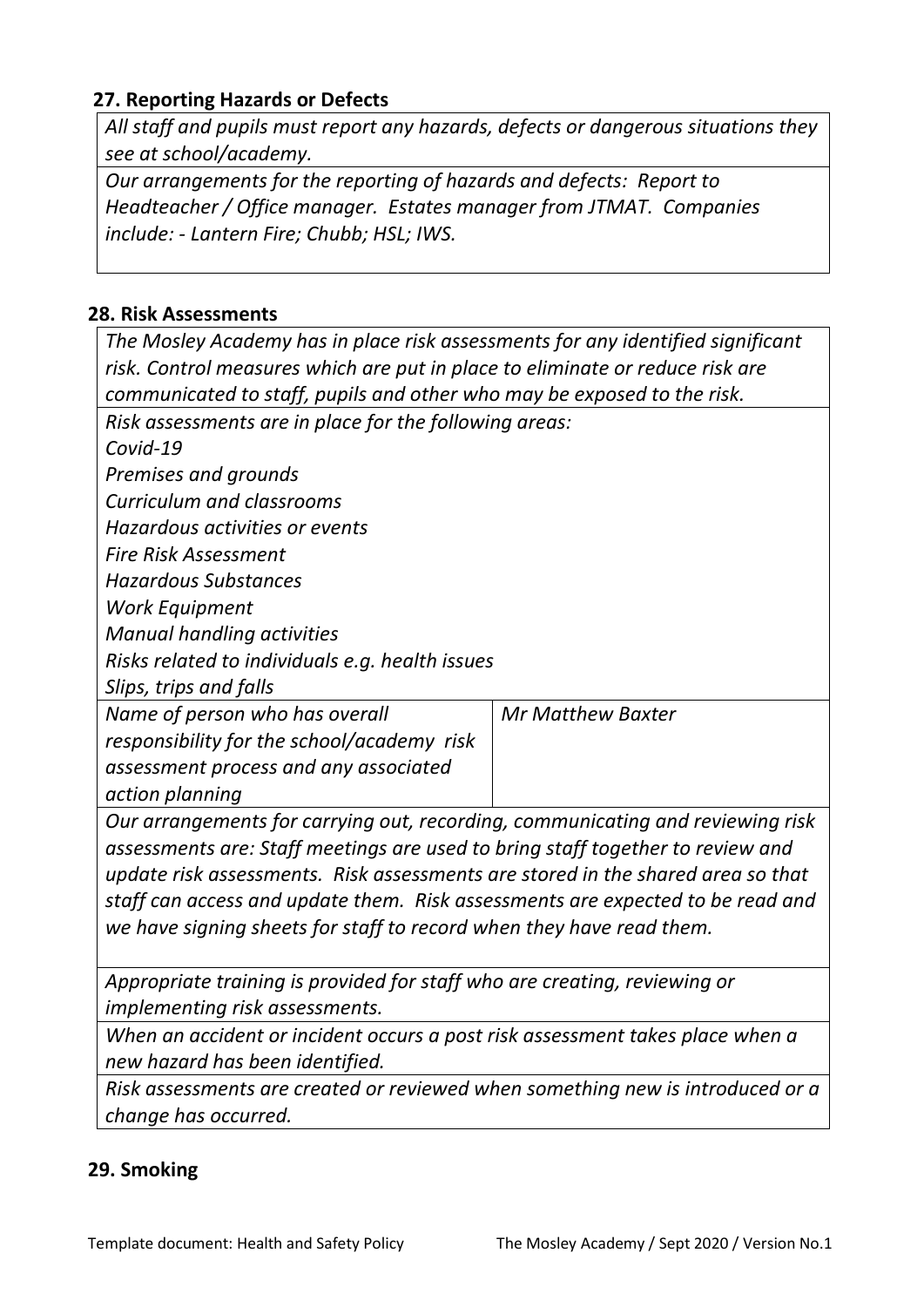*No smoking or vaping is permitted on site or in vehicles owned or operated by The Mosley Academy.*

### **30. Shared use of premises/shared workplace**

| Name of Premises Manager or member of<br>Leadership team responsible for Premises<br>Management | <b>Mr Matthew Baxter</b> |
|-------------------------------------------------------------------------------------------------|--------------------------|
| The school/academy premises are shared<br>with another organisation (e.g.Contract               | N/A                      |
| caterer/public leisure centre).                                                                 |                          |

#### **31. Stress and Staff Well-being**

| Name of person who has overall              | <b>Mr Matthew Baxter</b> |
|---------------------------------------------|--------------------------|
| responsibility for the health and wellbeing |                          |
| of school/academy staff                     |                          |

*All staff have responsibility to take care of their own health and wellbeing and the school/academy supports staff to do this by implementing the following arrangements: We have been working towards the Well-Being Award for Schools (WAS) for over 18 months. This award was achieved in November 2020. The Headteacher attends termly well-being network meetings within JTMAT. Well-being is on every staff and SLT meeting agenda.*

*Solutions to stress hazards and suggestions on how to minimise stress have been identified, discussed and communicated.* 

*All staff have an opportunity to contribute to discussions, meetings and initiatives around wellbeing issues at work.* 

*Individual stress risk assessments take place when a member of staff requires additional individual support.* 

*A team stress risk assessment has been completed involving all staff and this is reviewed regularly. Date Reviewed and updated – February 2021*

#### **32. Swimming Pool Operating Procedures (where applicable)**

| Name of person who has overall                                               | N/A |
|------------------------------------------------------------------------------|-----|
| responsibility for managing the swimming                                     |     |
| pool and it's environment.                                                   |     |
| Our arrangements for carrying out suitable swimming pool management: $N/A -$ |     |
| Swimming lessons are conducted externally, at The Meadowside Leisure Centre. |     |

#### **33. Training and Development**

| Name of person who has overall      | Mr Matthew Baxter |
|-------------------------------------|-------------------|
| responsibility for the training and |                   |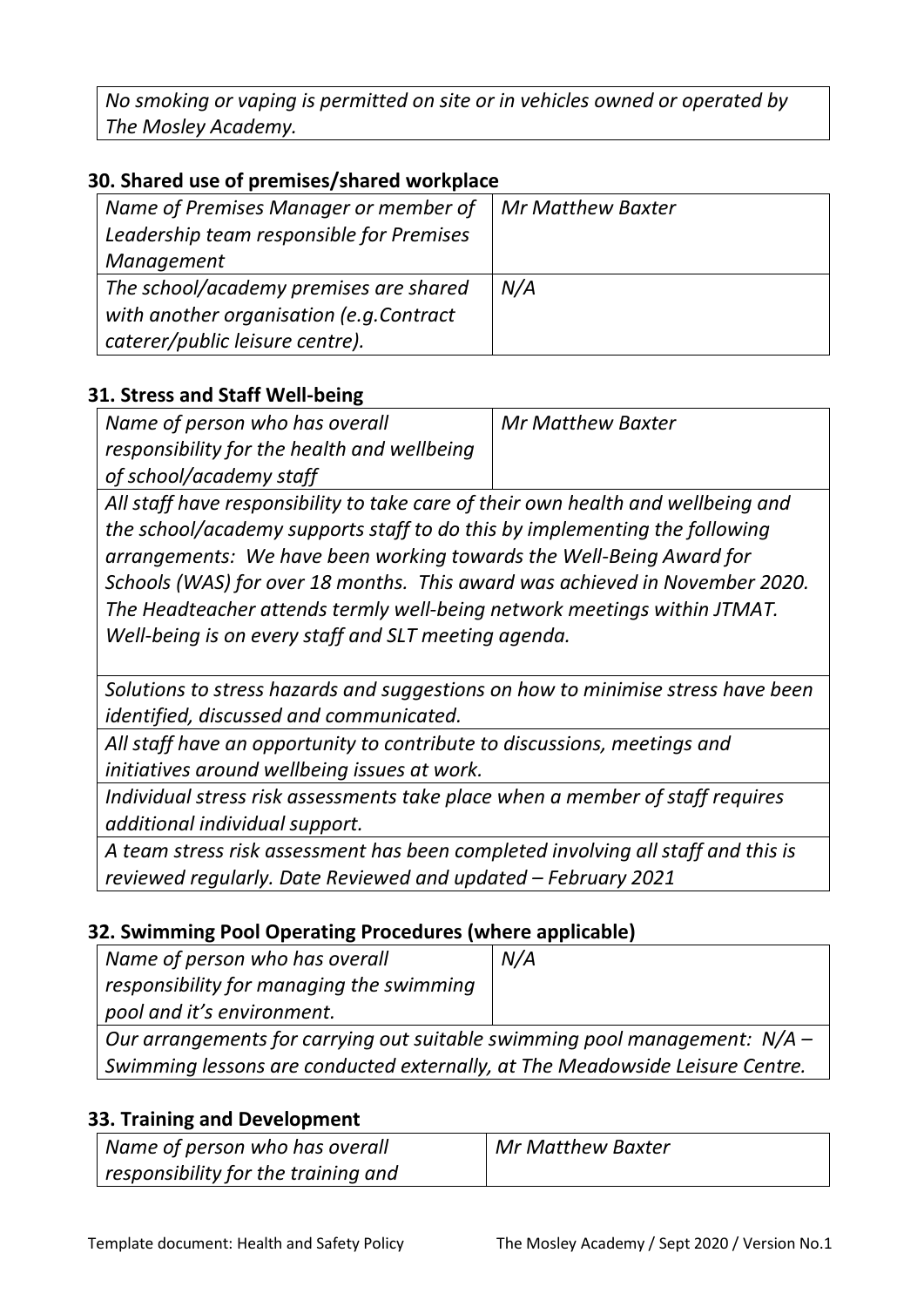| development of staff. |  |
|-----------------------|--|
|                       |  |

*All new staff receive an induction which includes health and safety, fire procedures, first aid and emergency procedures.* 

*Our arrangements for carrying out suitable and sufficient health and safety training for all staff are: We use the Staffordshire County Council training matrix to identify training needs. Cycle of training and updates in place.*

*The school/academy has a health and safety training matrix to help in the planning of essential and development training for staff.* 

*Training records are retained and are located in the Headteacher's office, within the HR files.*

*Training and competency as a result of training is monitored and measured by: Mr Matthew Baxter*

# **34.Vehicle movement on site**

*Name of Premises Manager responsible for the management of vehicles on site Mr Matthew Baxter*

*Our arrangements for the safe access and movement of vehicles on site are (include restriction on vehicle movement at certain times, speed limits, segregation vehicles from pedestrian areas, restrictions on reversing vehicles, special arrangements for deliveries etc): Car park is for staff, visitors and deliveries only. Regular reminders to the parents that it should not be used for dropping off/picking up etc. Marked spaces.*

# **35. Violence and Aggression and School/Academy Security**

*The school/academy provides a place of work which is designed and managed to minimise the risk of violence and aggression to staff, pupils and visitors.* 

*A risk assessment is carried out where staff are at increased risk of injury due to their work.*

*Training, information and instruction is available to staff to help them manage the risk of violence and aggression where required.* 

| Staff and pupils must report all incidents                                        | <b>Mr Matthew Baxter</b> |
|-----------------------------------------------------------------------------------|--------------------------|
| of verbal & physical violence to:                                                 |                          |
| Incidents of verbal & physical violence are                                       | <b>Mr Matthew Baxter</b> |
| investigated by:                                                                  |                          |
| Name of person who has responsibility for                                         | <b>Mr Matthew Baxter</b> |
| site security:                                                                    |                          |
| Our arrangements for site security are: Well-maintained perimeter fence.          |                          |
| Locked gates. Intercom system for access to office. Once inside building, signing |                          |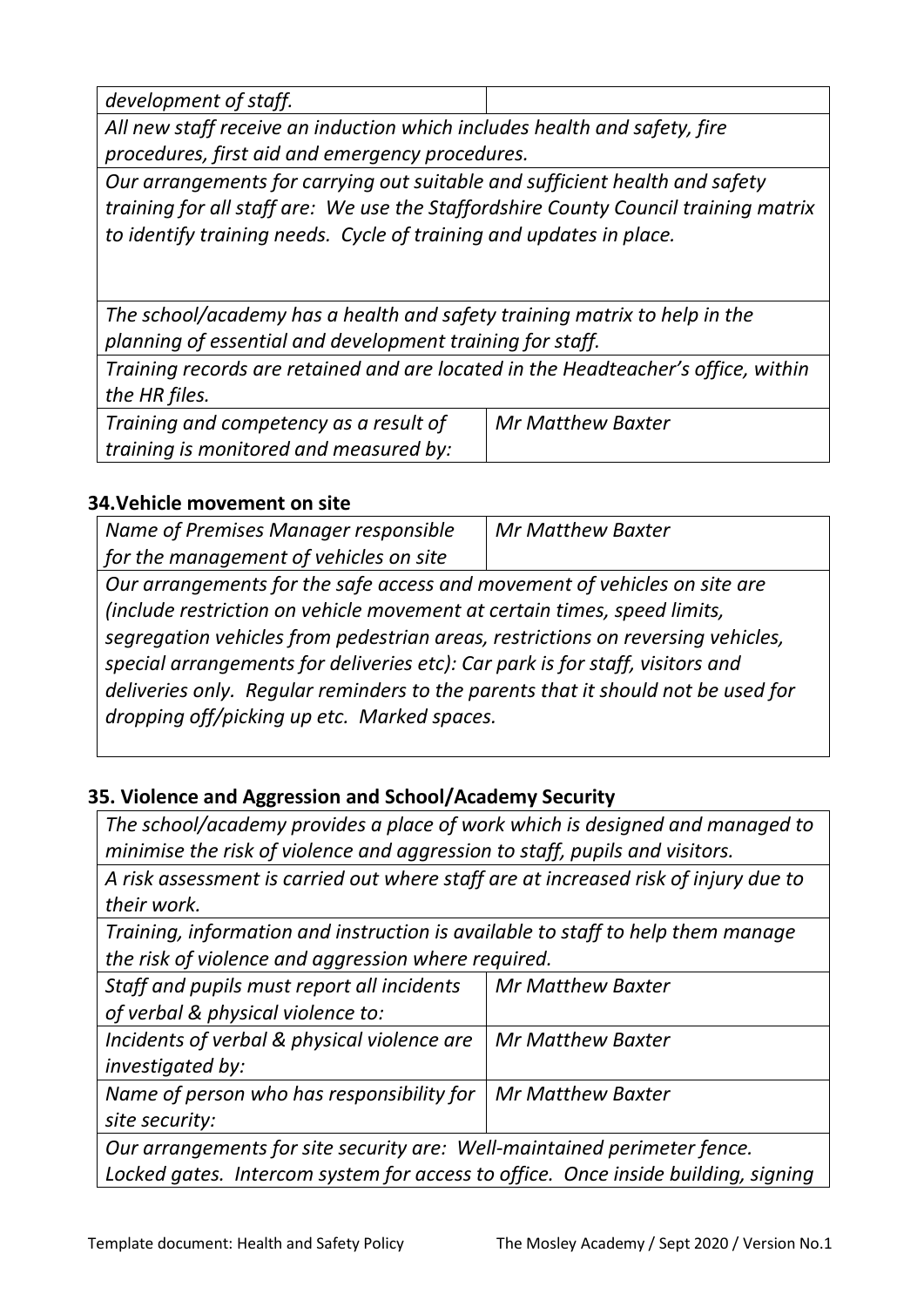*in system in place (Inventory). This informs staff of visitors and keeps a log of visitors. Invacuation / lockdown practiced with the children and staff.*

#### **36. Water System Safety**

| Name of Premises Manager responsible                                        | Pam Wright.    |
|-----------------------------------------------------------------------------|----------------|
| for managing water system safety.                                           |                |
| Name of contractors who have                                                | <b>HSL IWS</b> |
| undertaken a risk assessment of the water                                   |                |
| system                                                                      |                |
| Name of contractors who carry out                                           | <b>HSL</b>     |
| regular testing of the water system:                                        |                |
| Location of the water system safety                                         | School office  |
| manual/testing log                                                          |                |
| Our arrangements to ensure contractors have information about water systems |                |
|                                                                             |                |

*are: Site plans located in school office.*

*Our arrangements to ensure all school/academy staff carrying out checks or testing or maintenance have information about the water system: Information in water safety file in office.*

#### **37.Working at Height**

| Name(s) of person responsible managing                                                                                                                                         | <b>Matthew Baxter</b> |  |
|--------------------------------------------------------------------------------------------------------------------------------------------------------------------------------|-----------------------|--|
| the risk of work at height on the premises:                                                                                                                                    |                       |  |
| Work at height is avoided where possible.                                                                                                                                      |                       |  |
| Our arrangements for managing work at height are: Risk assessment in place.<br>Working at height to be avoided where possible. For maintenance at height,<br>contractors used. |                       |  |
| Appropriate equipment is provided for work at height where required.                                                                                                           |                       |  |
| Staff who carry out work at height are trained to use the equipment provided                                                                                                   |                       |  |

*Staff who carry out work at height are trained to use the equipment provided. Work at height equipment is regularly inspected, maintained and records are kept in the school office - Weekly ladder checks.*

#### **38.Work Experience**

| Name of person who has overall     | Mr Matthew Baxter |
|------------------------------------|-------------------|
| responsibility for managing work   |                   |
| experience and work placements for |                   |
| school/academy pupils.             |                   |